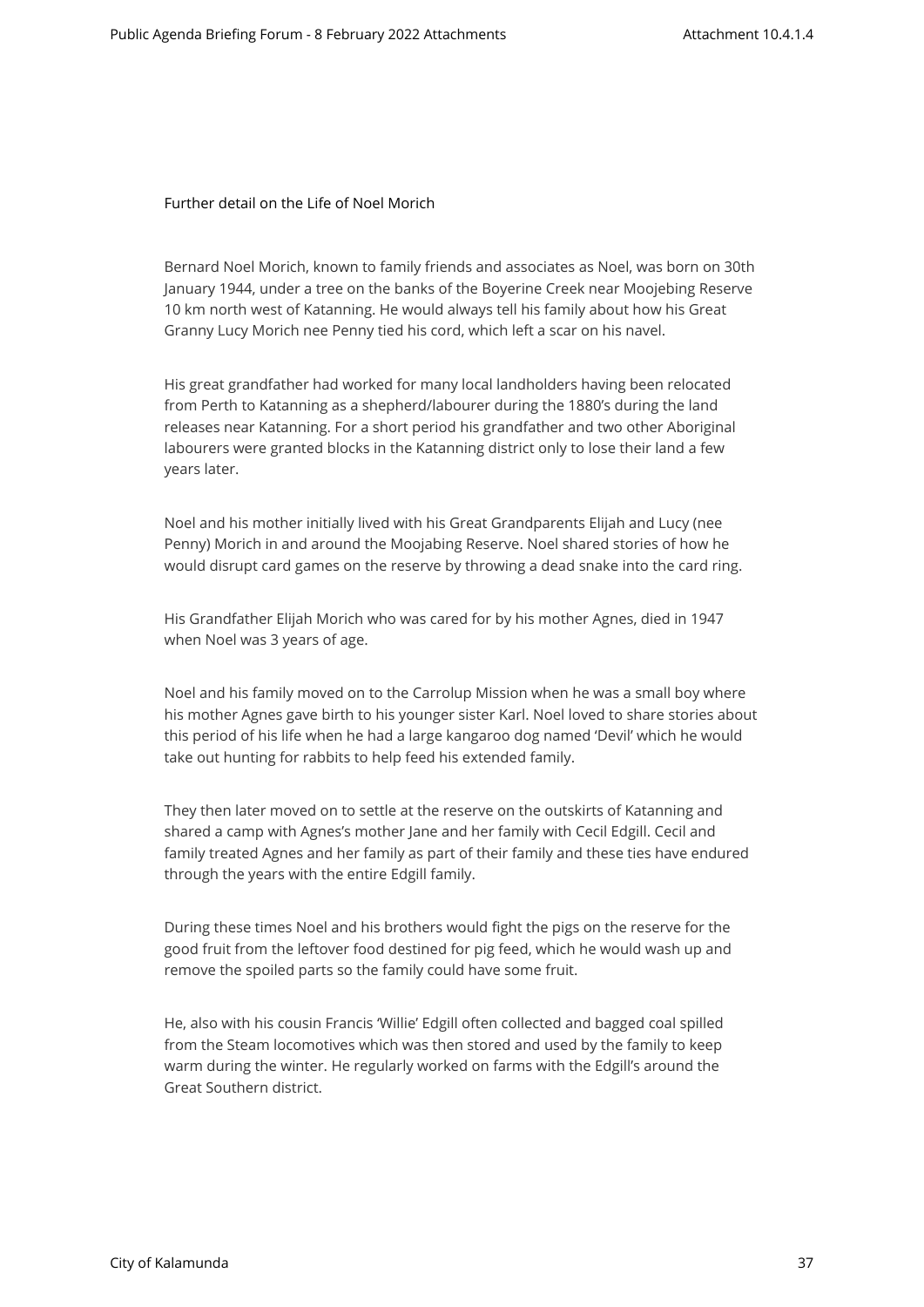During this time Noels mother Agnes was working with her sister Phyllis at the St Marys Catholic Convent in Katanning.

Soon after, Noels mother Agnes passed away in July 1953 in Perth from Acute Myeloid Leukaemia at the age of 28 when Noel was just 9 years old. He and his sister Karl were then sent back to live on the reserve with their Aunty Phyllis and her three children until she could no longer care for them, and they were then sent to live with the Wells family, members of the Native Welfare Committee in Katanning.

It wasn't long before the government authorised Noels removal from the Wells family and he was sent with a small cardboard box and a tag around his neck stating 'Send this boy to TARDUN Mission'. He was sent by train and then cattle truck to Tardun run by the Pallottine order where he spent the early years of his life.

During these years he worked in the kitchen from where he would smuggle food from the Christian brothers to feed the other boys. He spent several months on the run in the Mid West after running away with Monty Walgar and hitching rides on trains. They were eventually returned to Tardun by the Police after surviving on hunting and food from Yamatji people from the towns in the district.

Noel was a bright student and as the authorities saw that he had potential, they sent him to newly established Pallottine Centre in Rossmoyne to further his education.

Noel was a very caring boy, who chose to give rather than receive. During his time at Pallotine, he saved his pocket money to buy his Granny Jane small gifts. Jane lived in an aged care facility in Guildford at the time, and Noel would ride his push bike to her all the way from Rossmoyne. Noel carried this generosity all throughout his adult life. He then went on to work on A. D. Richards' farm, "Sleepy Hollow" east of Beverley, where he was a general farm labourer.

After working for a while at the farm, Noel then moved onto Perth to stay with his Uncle Raphael Edgill at Allawah Grove. In this time he worked as part of an Aboriginal railway gang led by Joe Walley in the Pinjarra and Southern metropolitan area.

After being in Perth for a while, he moved onto Pingrup to work on the railway with Bevan Hayward where he started working as a labourer laying railway tracks in the Great Southern.

Noel loved communicating with the elders in his community. The knowledge he was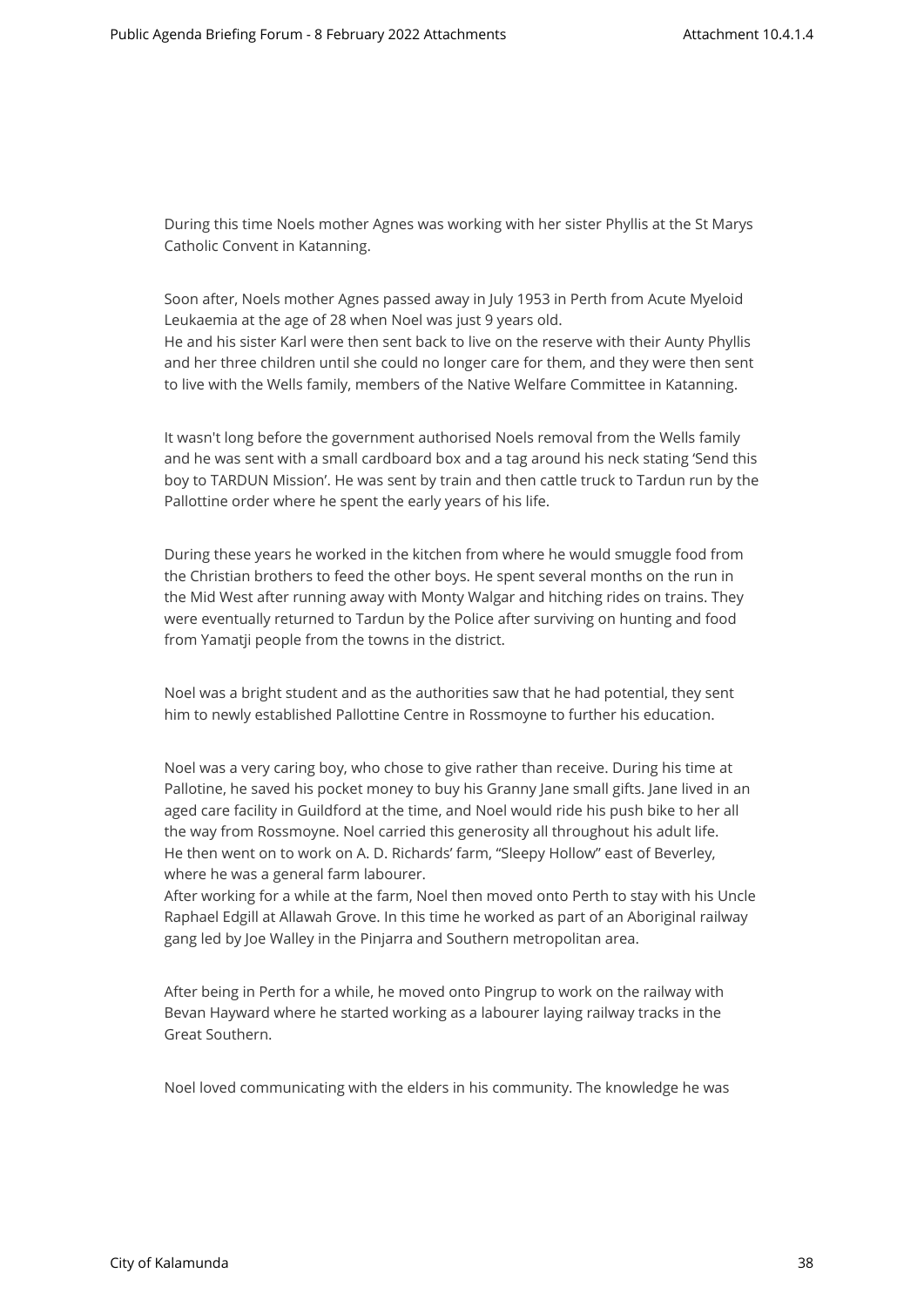given by them remained with him throughout his life and he was willing to share what he had learned to anyone who wanted the information. We all know how much Noel loved to talk and share his stories.

Noel then decided to go with his Grandmothers Brother Roy Mourish and wife, whom he referred to as Pop Roy and Granny Lila. They took him for a holiday down to Beverley where they then became Noels legal guardians. Noel then went to work with his Uncles around the Avon district mainly Beverley and Brookton doing farm work and whatever was required of them including hay carting, fencing and farm work.

He then went on to work on A. D. Richards' farm, "Sleepy Hollow" east of Beverley, where he was a general farm labourer.

After working for a while at the farm, Noel then moved onto Perth to stay with his Uncle Raphael Edgill at Allawah Grove. In this time he worked as part of an Aboriginal railway gang led by Joe Walley in the Pinjarra and Southern metropolitan area.

After being in Perth for a while, he moved onto Pingrup to work on the railway with Bevan Hayward where he started working as a labourer laying railway tracks in the Great Southern.

Noel loved communicating with the elders in his community. The knowledge he was given by them remained with him throughout his life and he was willing to share what he had learned to anyone who wanted the information. We all know how much Noel loved to talk and share his stories.

He met his future wife Patricia at the age of 18 years. They moved to Canna for a year before returning to Beverley, where their first son Noel Jr was born. During this time, Noel had returned to the Richards property to work, again as their farm hand.

Noel then moved his family away to Lake Grace to work on the railways again as a labourer.

It was here where they welcomed their second son Terrence. The family then moved on from Lake Grace so Noel could return to Pallotine for further studies.

After this time, the family decided they would move to Mullewa and Noel resumed work for the railway, this time as a Guard and Conductor on the Geraldton to Meekatharra line. Soon after they welcomed their third son Lancel.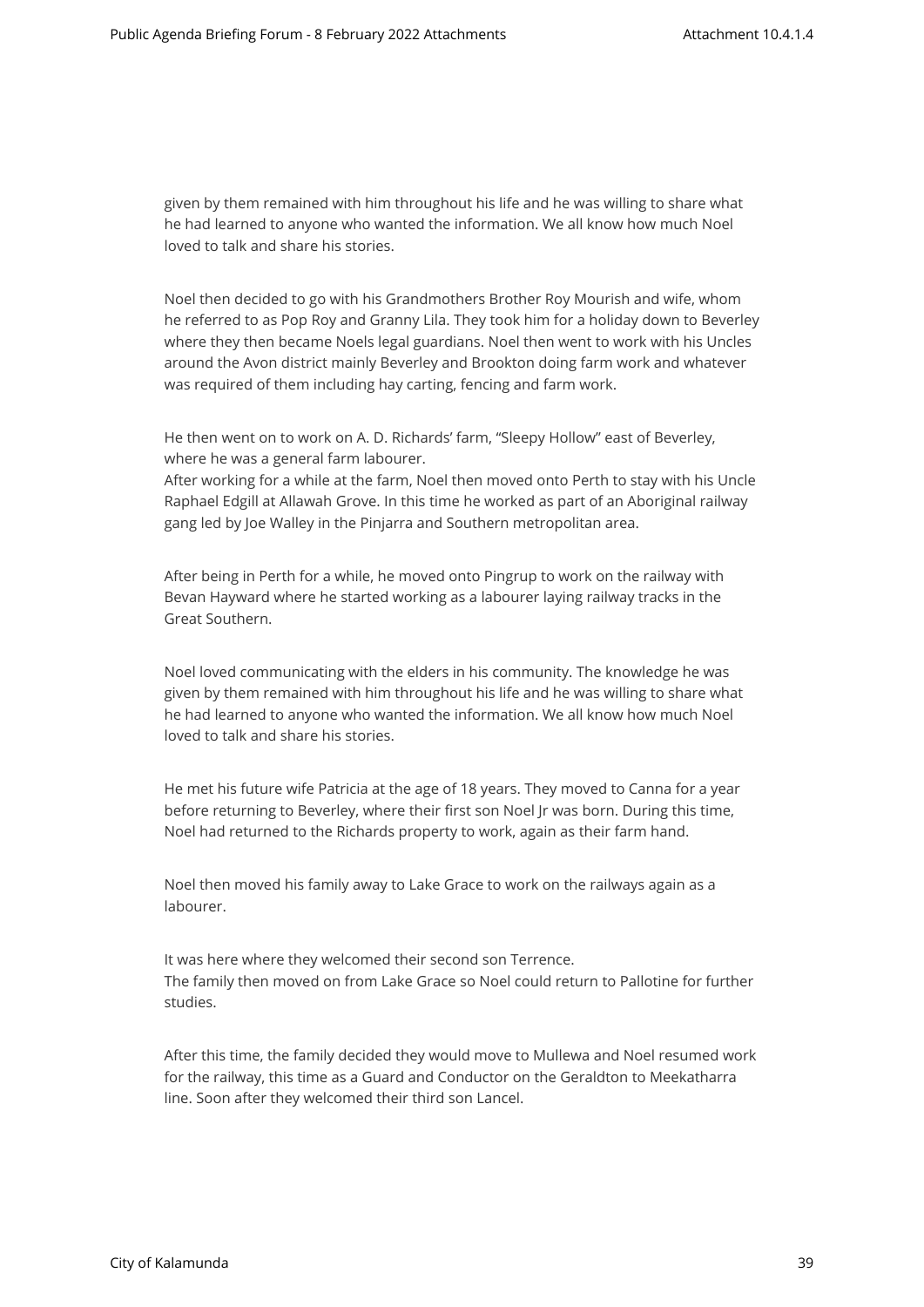Noel then moved the family to Tambellup to continue work on the railway as a guard, and Tiffiny, Karen and Juanita were then all born in Katanning. During these years Noel was reunited with his sister Karl and used his long service rail ticket to take his three sons from Tambellup to Melbourne to visit her and husband John Gunning and children Mary Louise and Sean.

Noel was accepted into the Williams family as a brother and Uncle, and made friends for life with his sisters and brothers-in-law. He always spoke highly of them, and was highly regarded by his nieces and nephews.

He and his brother in laws regularly hunted in the rural areas and fished the rivers of the Great Southern sharing their catch, kangaroos, sheep or wild ducks with family in Tambellup, Cranbrook and Katanning.

He also continued to maintain contact with the Edgill, Kickett, Mourish, Little, Collard, Michael, Hill, Moody, Webb, Bropho, Penny, John, Jones, Jacobs, McGuire and Thorne sides of his family.

As the older children went through schooling in Tambellup each of the boys were sent to the Pallottine Centre in Rossmoyne. The family decided to move the family back to Perth in 1979 so that their children could have a better education. At his time he moved to Forrestfield, where his Wife still lives today.

Noel created a lifetime memory for all of family who were present at the time, when he attended an Easter family reunion at Cape Riche National Park. At Easter, Cape Riche is a popular camping and holiday destination for locals from as far away as Esperance and Albany.

At the time he noticed a tiger snake crawling near the kids and after asking Uncle Jack, he lit a fire to try to kill the snake which eventually led to a massive bush fire and the evacuation of the entire National Park. At one stage while trying to put the fire out the tiger snake ended up swimming around his legs.

The commotion and the story of the events were reminisced and laughed about by family and will last for ever in the memory of all who were witness to that day.

Especially by his niece Sandra who had to relive the occasion when a little girl at school during her teaching placement from University, This little girl talked at show and tell of the day the Aborigines set fire to Cape Riche on her Easter vacation.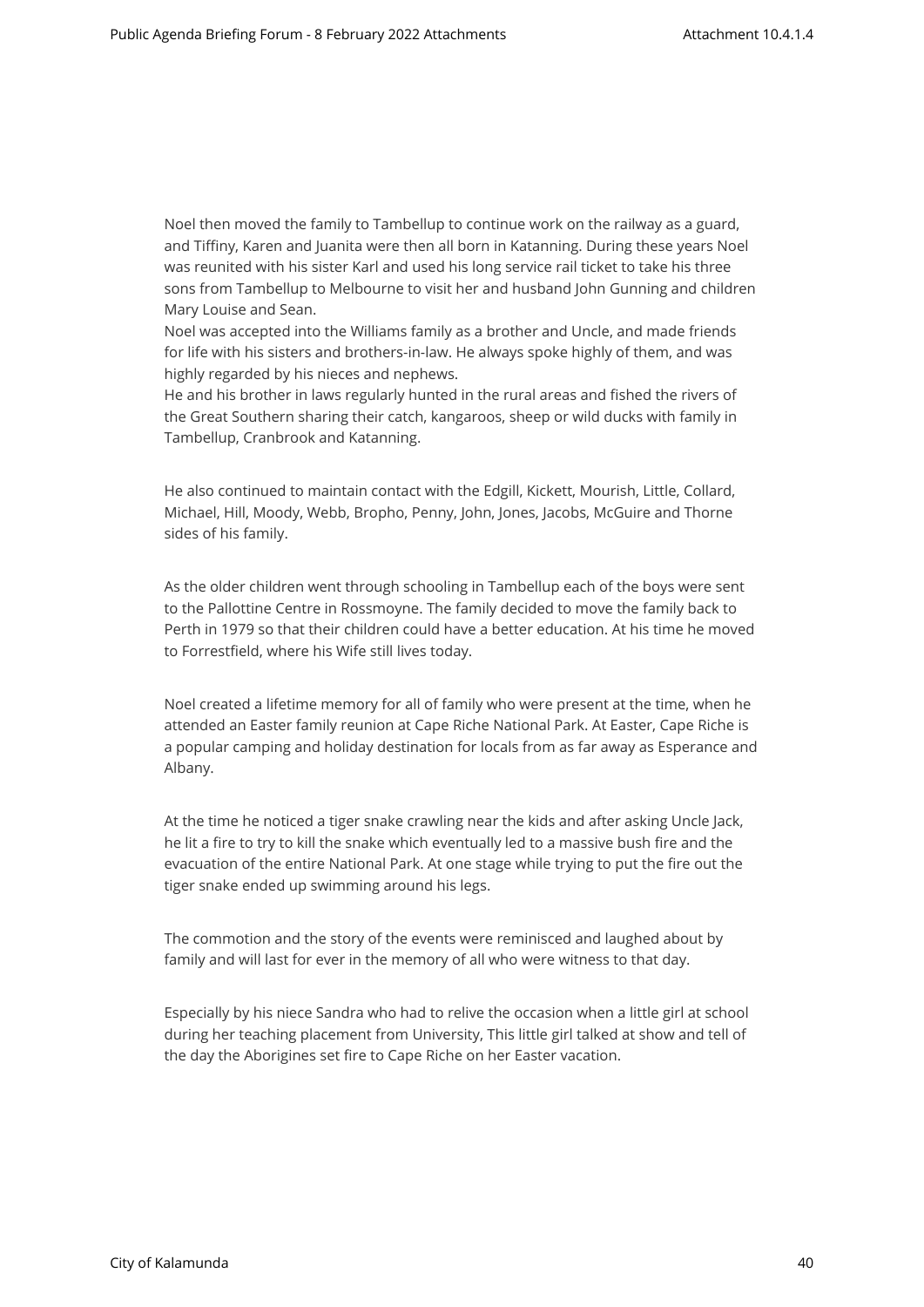Noels passion to improve the conditions for the Aboriginal People in general sparked an interest in joining the Swan Valley Community and other communities around Perth. Noel was a valued member of the Community, who along with others, had personally suffered the trauma of being one of the Stolen Generation.

Throughout life the experience remained with him, and he constantly reminisced about his mother and sister Karl, and how different his life may have been if his mother had lived.

Noel continued working as the children were attending school. Whilst he was employed at the Education Department, he worked as the sole Aboriginal Liaison Officer in the Perth Metropolitan Area.

After spending quite a few years at the Education Department Noel and Pat took over care of their granddaughter Tahnee, when she was 6 months old. Noel followed his career to Western Australian Aboriginal Media Association (WAAMA), where he was chairperson on the committee, then taking over as secretary.

Noel kept up his work for the community, joining South West Land and Sea Council (SWALSC) as a part of the Whadjuk Working Group throughout the 2000's and up to his passing.

He spent the last few years performing Welcome to Country and clearances, where he would always like to take one of his grandchildren to show them their culture and history. He continued to do heritage work and to working group committee meetings. This includes being a part of the Whadjuk Working Group who were consulte din regards to Hartfield Park (maamba) in Forrestfield.

In his later years Noel was cared for at the Kalamunda Hospice, as he needed around the clock care and medications.

He was constantly visited by his family, and always harassed Tahnee to bring in mangoes and milkshakes - things he wasn't meant to have. He loved to sneak a beer when he was brought down for days out with the family, and would never pass you in the street without stopping you for a half an hour chat or more. People couldn't leave in a hurry, because when he found you, you'd have to yarn for a while.